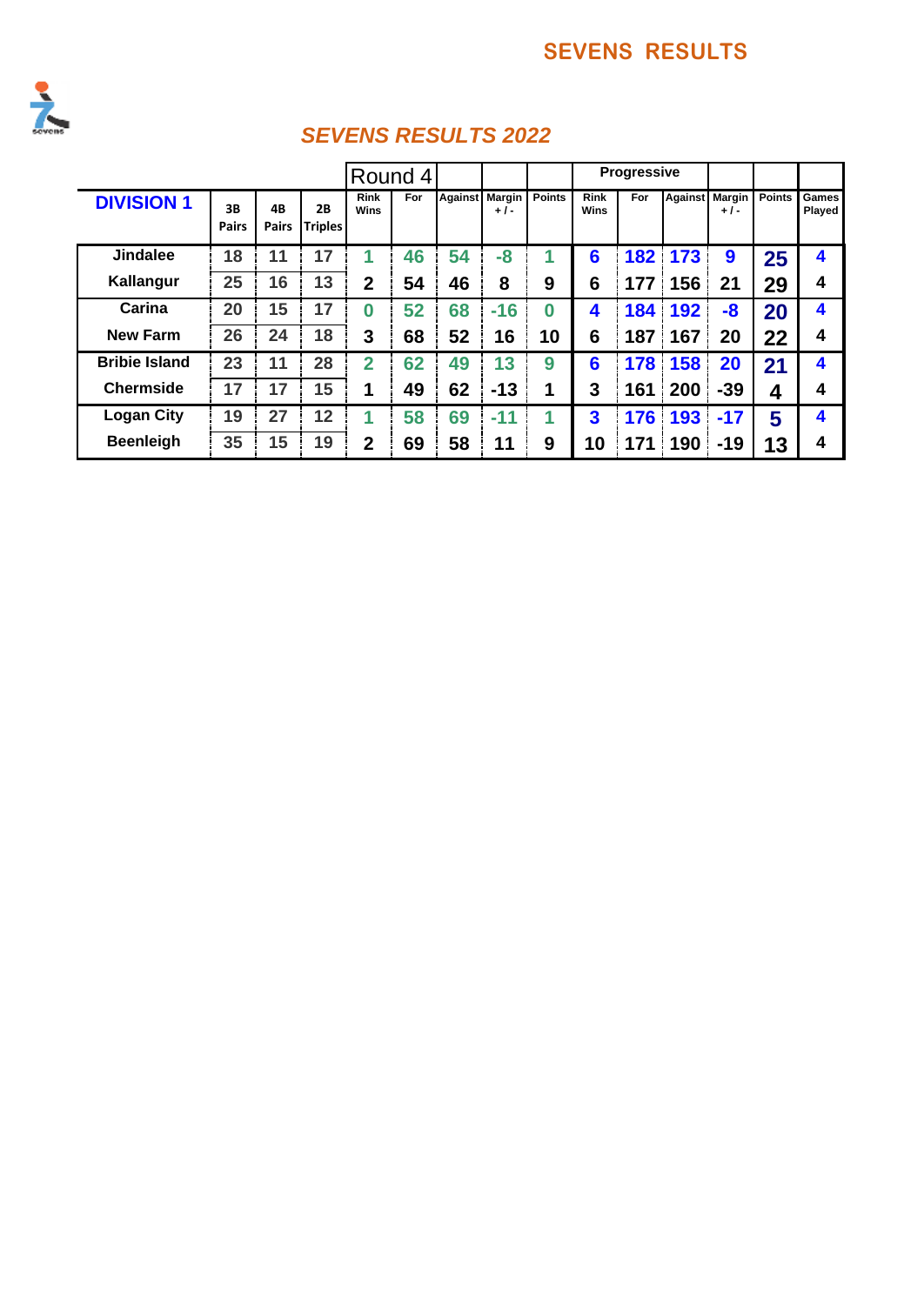|                                       |          |    |    |                               |     | Round 4 |                 |                 |                  |     |         | Progressive     |        |                 |
|---------------------------------------|----------|----|----|-------------------------------|-----|---------|-----------------|-----------------|------------------|-----|---------|-----------------|--------|-----------------|
| <b>DIVISION 2</b><br><b>SECTION 1</b> | 3B Pairs |    |    | 4B Pairs 3B Triples Rink Wins | For | Against | Margin<br>$+/-$ | Points          | <b>Rink Wins</b> | For | Against | Margin<br>$+/-$ | Points | Games<br>Played |
| <b>Bribie Island</b>                  | 28       | 15 | 29 | $\overline{2}$                | 72  | 56      | 16              | 9               | 8                | 271 | 215     | 56              | 29     | 4               |
|                                       | 15       | 16 | 25 |                               |     |         |                 |                 |                  |     |         |                 |        |                 |
| Geebung                               | 31       | 34 | 23 | 3                             | 88  | 32      | 56              | 10 <sup>1</sup> | 8                | 272 | 198     | 74              | 22     | 4               |
|                                       | 10       | 6  | 16 |                               |     |         |                 |                 |                  |     |         |                 |        |                 |
| Kallangur                             | 24       | 12 | 14 | 1                             | 50  | 64      | $-14$           | 1               | 4                | 212 | 242     | $-30$           | 11     | 4               |
|                                       | 14       | 22 | 28 |                               |     |         |                 |                 |                  |     |         |                 |        |                 |
| Manly                                 | 10       | 6  | 16 |                               | 32  | 88      | $-56$           |                 | 3                | 195 | 288     | $-93$           | 10     | 4               |
|                                       | 31       | 34 | 23 |                               |     |         |                 |                 |                  |     |         |                 |        |                 |
| Sandgate                              | 15       | 16 | 25 | 1                             | 56  | 72      | $-16$           | 1               | 4                | 220 | 262     | $-42$           | 11     | 4               |
|                                       | 28       | 15 | 29 |                               |     |         |                 |                 |                  |     |         |                 |        |                 |
|                                       | 14       | 22 | 28 | $\overline{2}$                | 64  | 50      | 14              | 9               | 9                | 258 | 223     | 35              | 37     | 4               |
| Maroochy                              | 24       | 12 | 14 |                               |     |         |                 |                 |                  |     |         |                 |        |                 |

|                                       |          |          |    |                      |     | Round 4 |                   |                 |                |     |         | Progressive       |        |                 |
|---------------------------------------|----------|----------|----|----------------------|-----|---------|-------------------|-----------------|----------------|-----|---------|-------------------|--------|-----------------|
| <b>DIVISION 2</b><br><b>SECTION 2</b> | 3B Pairs | 4B Pairs |    | 3B Triples Rink Wins | For | Against | Margin<br>$+$ / - | Points          | Rink Wins      | For | Against | Margin<br>$+$ / - | Points | Games<br>Played |
| Beenleigh                             | 26       | 23       | 12 | $\overline{2}$       | 61  | 60      | 1                 | 9               | $\overline{7}$ | 253 | 245     | 8                 | 28     | 4               |
|                                       | 19       | 15       | 26 |                      |     |         |                   |                 |                |     |         |                   |        |                 |
| Enoggera                              | 29       | 15       | 17 | $\overline{2}$       | 61  | 47      | 14                | 9               | 5              | 234 | 234     |                   | 19     | 4               |
|                                       | 12       | 14       | 21 |                      |     |         |                   |                 |                |     |         |                   |        |                 |
| <b>Broadbeach</b>                     | 23       | 23       | 32 | 3                    | 78  | 50      | 28                | 10 <sup>1</sup> | $\overline{7}$ | 258 | 225     | 33                | 28     | 4               |
|                                       | 18       | 16       | 16 |                      |     |         |                   |                 |                |     |         |                   |        |                 |
| West Toowoomba                        | 12       | 14       | 21 | 1                    | 47  | 61      | $-14$             | 1               | 6              | 225 | 221     | 4                 | 13     | 4               |
|                                       | 29       | 15       | 17 |                      |     |         |                   |                 |                |     |         |                   |        |                 |
| Hamilton                              | 19       | 15       | 26 | 1                    | 60  | 61      | $-1$              | 1               | 6              | 229 | 249     | $-20$             | 20     | 4               |
|                                       | 26       | 23       | 12 |                      |     |         |                   |                 |                |     |         |                   |        |                 |
| Jindalee                              | 18       | 16       | 16 |                      | 50  | 78      | $-28$             |                 | 5              | 232 | 257     | $-25$             | 12     | 4               |
|                                       | 23       | 23       | 32 |                      |     |         |                   |                 |                |     |         |                   |        |                 |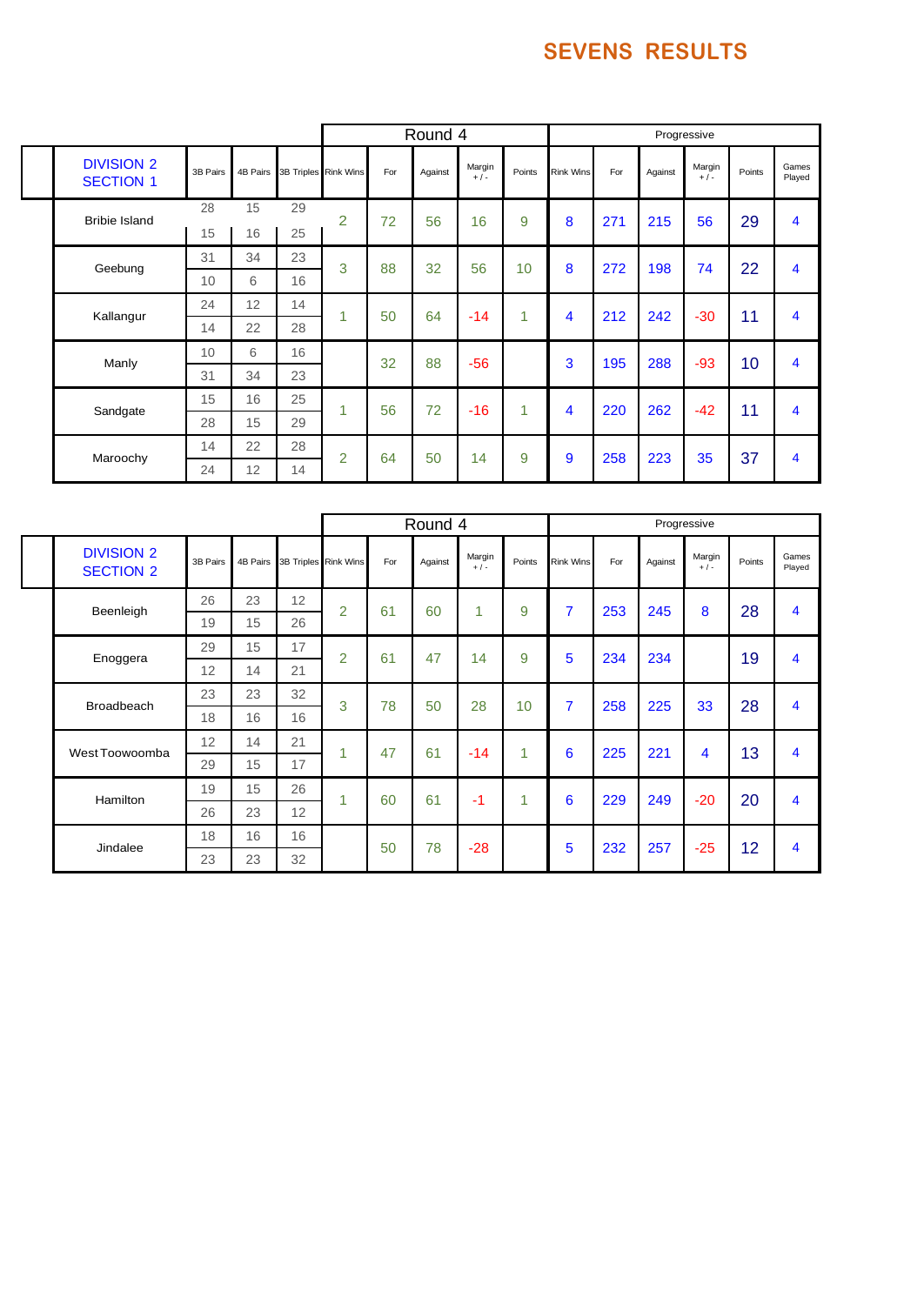

|  |                                       |          |          |    |                      |     | Round 4 |                 |        |                  |     |         | Progressive     |        |                         |
|--|---------------------------------------|----------|----------|----|----------------------|-----|---------|-----------------|--------|------------------|-----|---------|-----------------|--------|-------------------------|
|  | <b>DIVISION 3</b><br><b>SECTION 1</b> | 3B Pairs | 4B Pairs |    | 3B Triples Rink Wins | For | Against | Margin<br>$+/-$ | Points | <b>Rink Wins</b> | For | Against | Margin<br>$+/-$ | Points | Games<br>Played         |
|  | Aspley                                | 13       | 17       | 10 | 1                    | 40  | 77      | $-37$           | 1      | $\overline{7}$   | 229 | 216     | 13              | 21     | 4                       |
|  |                                       | 27       | 14       | 36 |                      |     |         |                 |        |                  |     |         |                 |        |                         |
|  | Kallangur                             | 23       | 12       | 21 | $\overline{2}$       | 56  | 67      | $-11$           | 9      | 3                | 207 | 264     | $-57$           | 10     | 4                       |
|  |                                       | 22       | 25       | 20 |                      |     |         |                 |        |                  |     |         |                 |        |                         |
|  | Chermside                             | 30       | 20       | 30 | 3                    | 80  | 58      | 22              | 10     | 8                | 251 | 242     | 9               | 29     | 4                       |
|  |                                       | 26       | 15       | 17 |                      |     |         |                 |        |                  |     |         |                 |        |                         |
|  | <b>Pine Rivers</b>                    | 22       | 25       | 20 | 1                    | 67  | 56      | 11              | 1      | $\overline{7}$   | 265 | 217     | 48              | 28     | $\overline{\mathbf{4}}$ |
|  |                                       | 23       | 12       | 21 |                      |     |         |                 |        |                  |     |         |                 |        |                         |
|  | <b>Bramble Bay</b>                    | 27       | 14       | 36 | $\overline{2}$       | 77  | 40      | 37              | 9      | $\overline{7}$   | 271 | 230     | 41              | 21     | 4                       |
|  |                                       | 13       | 17       | 10 |                      |     |         |                 |        |                  |     |         |                 |        |                         |
|  | Dayboro                               | 26       | 15       | 17 |                      | 58  | 80      | $-22$           |        | 4                | 214 | 268     | $-54$           | 11     | 4                       |
|  |                                       | 30       | 20       | 30 |                      |     |         |                 |        |                  |     |         |                 |        |                         |

|                                       |          |          |                               |                |     | Round 4 |                   |        |                  |     |         | Progressive       |        |                 |
|---------------------------------------|----------|----------|-------------------------------|----------------|-----|---------|-------------------|--------|------------------|-----|---------|-------------------|--------|-----------------|
| <b>DIVISION 3</b><br><b>SECTION 2</b> | 3B Pairs |          | 4B Pairs 3B Triples Rink Wins |                | For | Against | Margin<br>$+$ / - | Points | <b>Rink Wins</b> | For | Against | Margin<br>$+$ / - | Points | Games<br>Played |
| New Farm                              | 28       | 15       | 19                            | 1              | 62  | 60      | $\overline{2}$    | 1      | 5                | 173 | 190     | $-18$             | 12     | 4               |
|                                       | 18       | 16       | 26                            |                |     |         |                   |        |                  |     |         |                   |        |                 |
| Bye                                   |          |          |                               |                |     |         |                   |        |                  |     |         |                   |        |                 |
|                                       |          |          |                               |                |     |         |                   |        |                  |     |         |                   |        |                 |
| <b>Everton Park</b>                   | 22       | 22       | 21                            | 3              | 65  | 52      | 13                | 10     | 9                | 189 | 162     | 27                | 37     | 4               |
|                                       | 20       | 18       | 14                            |                |     |         |                   |        |                  |     |         |                   |        |                 |
| Mt Gravatt                            |          |          |                               | 2              | 8   |         | 8                 | 9      | 6                | 189 | 165     | 24                | 20     | 4               |
|                                       |          |          |                               |                |     |         |                   |        |                  |     |         |                   |        |                 |
| Northern Suburbs                      | 18       | 16       | 26                            | $\overline{2}$ | 60  | 62      | $-2$              | 9      | 6                | 225 | 231     | $-6$              | 20     | 4               |
|                                       | 28       | 15       | 19                            |                |     |         |                   |        |                  |     |         |                   |        |                 |
| Tarragindi                            | 20       | 18<br>14 |                               | 52             | 65  | $-13$   |                   | 6      | 181              | 175 | 6       | 27                | 4      |                 |
|                                       | 22       | 22       | 21                            |                |     |         |                   |        |                  |     |         |                   |        |                 |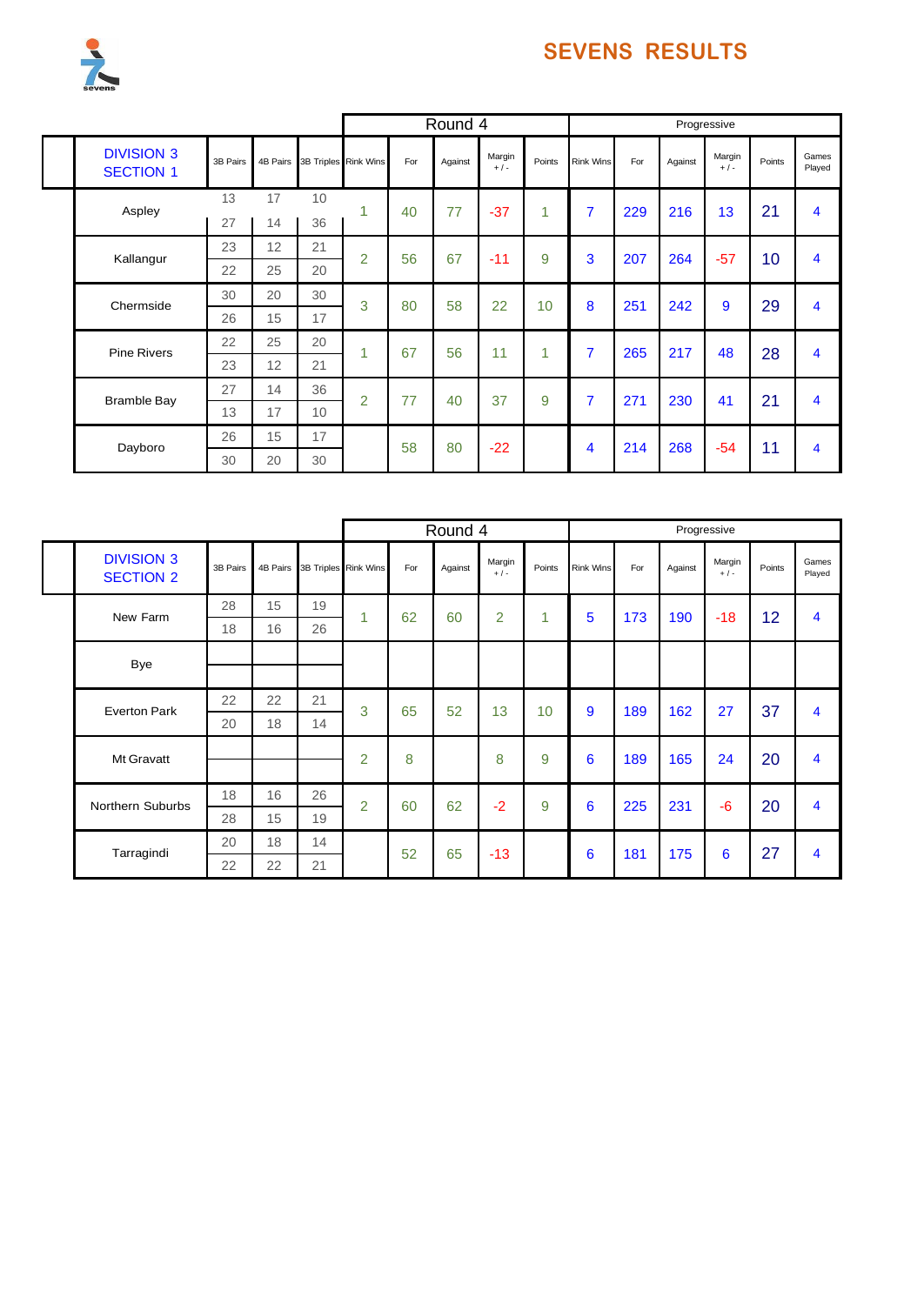

|                                       |          |          |    |                      |     | Round 4 |                   |        |                  |     |         | Progressive       |        |                 |
|---------------------------------------|----------|----------|----|----------------------|-----|---------|-------------------|--------|------------------|-----|---------|-------------------|--------|-----------------|
| <b>DIVISION 3</b><br><b>SECTION 3</b> | 3B Pairs | 4B Pairs |    | 3B Triples Rink Wins | For | Against | Margin<br>$+$ / - | Points | <b>Rink Wins</b> | For | Against | Margin<br>$+$ / - | Points | Games<br>Played |
| <b>Broadbeach</b>                     | 24       | 15       | 21 | $\overline{2}$       | 60  | 56      | 4                 | 9      | $\overline{7}$   | 190 | 174     | 16                | 28     | 4               |
|                                       | 20       | 21       | 15 |                      |     |         |                   |        |                  |     |         |                   |        |                 |
| Bye                                   |          |          |    |                      |     |         |                   |        |                  |     |         |                   |        |                 |
| <b>Tweed Heads</b>                    | 23       | 22       | 23 | 3                    | 68  | 45      | 23                | 10     | 9                | 199 | 159     | 40                | 30     | 4               |
|                                       | 14       | 14       | 17 |                      |     |         |                   |        |                  |     |         |                   |        |                 |
| Carina                                |          |          |    | $\overline{2}$       | 14  |         | 14                | 9      | 8                | 213 | 166     | 47                | 36     | 4               |
| Paradise Point                        | 20       | 21       | 15 | 1                    | 56  | 60      | $-4$              | 1      | 3                | 222 | 255     | $-33$             | 3      | 4               |
|                                       | 24       | 15       | 21 |                      |     |         |                   |        |                  |     |         |                   |        |                 |
| Logan City                            | 14       | 14       | 17 |                      | 45  | 68      | $-23$             |        | 5                | 167 | 193     | $-26$             | 19     | 4               |
|                                       | 23       | 22       | 23 |                      |     |         |                   |        |                  |     |         |                   |        |                 |

|                                       |          |          |                      |                |     | Round 4 |                 |                 |                         |     |         | Progressive     |                |                         |
|---------------------------------------|----------|----------|----------------------|----------------|-----|---------|-----------------|-----------------|-------------------------|-----|---------|-----------------|----------------|-------------------------|
| <b>DIVISION 3</b><br><b>SECTION 4</b> | 3B Pairs | 4B Pairs | 3B Triples Rink Wins |                | For | Against | Margin<br>$+/-$ | Points          | Rink Wins               | For | Against | Margin<br>$+/-$ | Points         | Games<br>Played         |
| Salisbury                             | 28       | 19       | 21                   | 3              | 68  | 47      | 21              | 10 <sup>1</sup> | 10 <sup>1</sup>         | 273 | 195     | 78              | 31             | 4                       |
|                                       | 15       | 15       | 17                   |                |     |         |                 |                 |                         |     |         |                 |                |                         |
| Beenleigh                             | 25       | 17       | 28                   | 3              | 70  | 55      | 15              | 10              | 5                       | 242 | 256     | $-14$           | 19             | 4                       |
|                                       | 18       | 11       | 26                   |                |     |         |                 |                 |                         |     |         |                 |                |                         |
| Toowoomba                             | 19       | 13       | 20                   | 1              | 52  | 63      | $-11$           | 1               | 8                       | 251 | 218     | 33              | 22             | 4                       |
|                                       | 24       | 25       | 14                   |                |     |         |                 |                 |                         |     |         |                 |                |                         |
| Coorparoo                             | 18       | 11       | 26                   |                | 55  | 70      | $-15$           |                 | $\overline{\mathbf{4}}$ | 244 | 262     | $-18$           | 18             | 4                       |
|                                       | 25       | 17       | 28                   |                |     |         |                 |                 |                         |     |         |                 |                |                         |
| <b>Wellers Hill</b>                   | 15       | 15       | 17                   |                | 47  | 68      | $-21$           |                 | $\overline{2}$          | 200 | 297     | $-97$           | $\overline{2}$ | 4                       |
|                                       | 28       | 19       | 21                   |                |     |         |                 |                 |                         |     |         |                 |                |                         |
|                                       | 24       | 25       | 14                   | $\overline{2}$ | 63  | 52      | 11              | 9               | $\overline{7}$          | 244 | 226     | 18              | 28             | $\overline{\mathbf{4}}$ |
| Ipswich                               | 19       | 13       | 20                   |                |     |         |                 |                 |                         |     |         |                 |                |                         |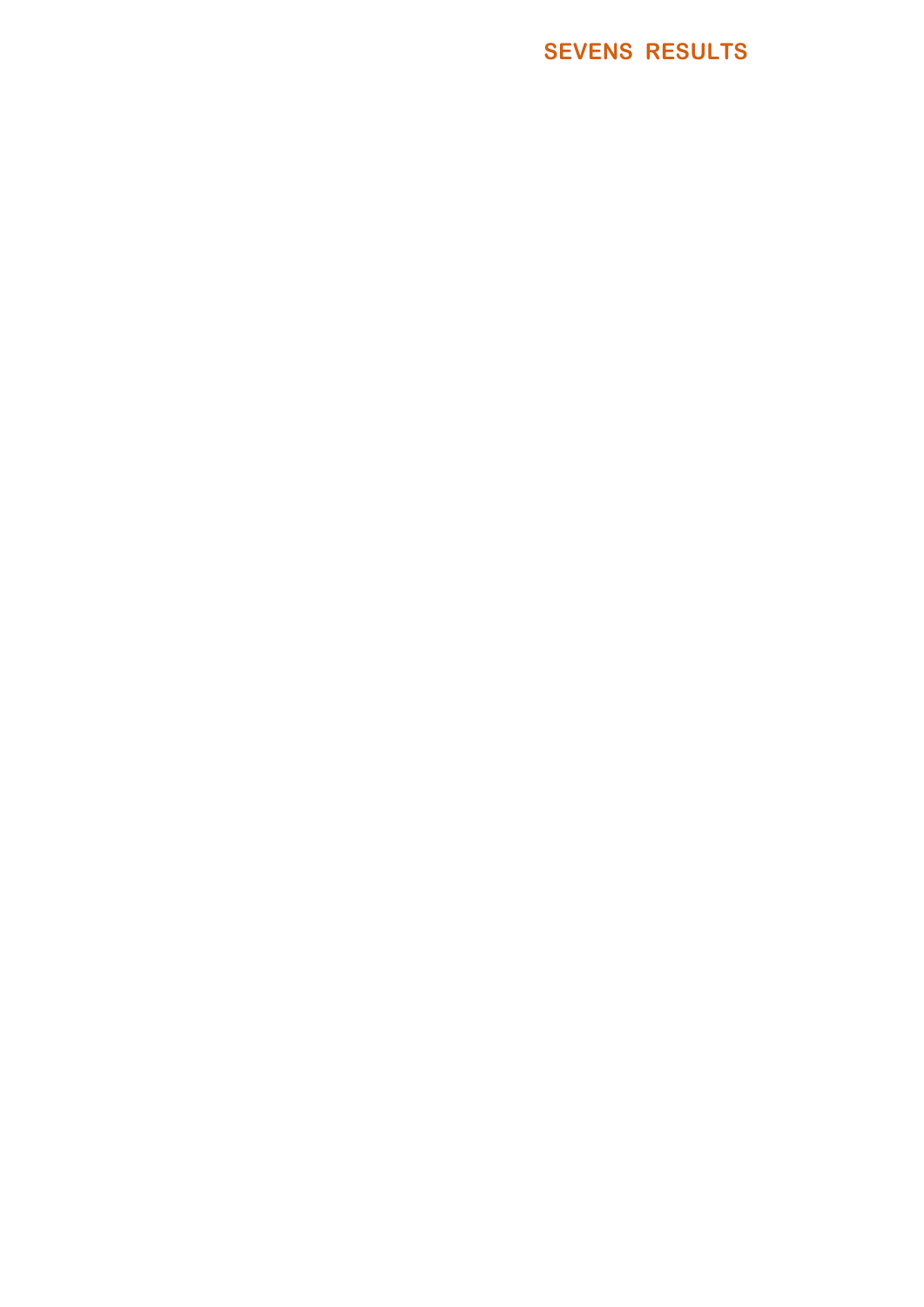

|  |                                       |                 |                 |    |                      |     | Round 4 |                 |        |                  |     |         | Progressive     |               |                 |
|--|---------------------------------------|-----------------|-----------------|----|----------------------|-----|---------|-----------------|--------|------------------|-----|---------|-----------------|---------------|-----------------|
|  | <b>DIVISION 4</b><br><b>SECTION 1</b> | 3B Pairs        | <b>4B Pairs</b> |    | 3B Triples Rink Wins | For | Against | Margin<br>$+1-$ | Points | <b>Rink Wins</b> | For | Against | Margin<br>$+1-$ | <b>Points</b> | Games<br>Played |
|  |                                       | 32 <sup>2</sup> | 17              | 18 |                      |     |         | 7               | 9      | 7                | 259 |         | 23              | 28            |                 |
|  | <b>Caboolture Lakes</b>               | 20              | 24              | 16 | $\overline{2}$       | 67  | 60      |                 |        |                  |     | 236     |                 |               | 4               |
|  |                                       | 17              | 17              | 23 |                      | 57  | 68      | $-11$           | 1      | 4                |     |         | $-66$           | 4             |                 |
|  | <b>Pine Rivers Ladies</b>             | 26<br>20        | 22              |    |                      |     |         |                 |        | 204              | 270 |         |                 | 4             |                 |
|  |                                       | 17              | 24              | 22 | $\overline{2}$       | 63  | 53      | 10              | 9      | 7                | 265 |         | 44              | 28            | 4               |
|  | <b>Bribie Island</b>                  | 22              | 10              | 21 |                      |     |         |                 |        |                  |     | 221     |                 |               |                 |
|  |                                       | 26              | 20              | 22 | $\overline{2}$       | 68  | 57      | 11              | 9      | $\mathbf{9}$     | 202 | 170     | 38              | 37            | 4               |
|  | Kallangur                             | 17              | 17              | 23 |                      |     |         |                 |        |                  |     |         |                 |               |                 |
|  |                                       | 20              | 24              | 16 | 1                    | 60  | 67      | $-7$            | 1      | 4                | 179 | 194     | $-21$           | 11            | 4               |
|  | Woodford                              | 32              | 17              | 18 |                      |     |         |                 |        |                  |     |         |                 |               |                 |
|  | Geebung                               | 22              | 10              | 21 | 4                    | 53  | 63      | $-10$           | 1      | 5                | 223 | 241     | $-18$           | 12            | 4               |
|  |                                       | 17              | 24              | 22 |                      |     |         |                 |        |                  |     |         |                 |               |                 |

|  |                                       |                |                 |    |                      | Round 4 |         |                        |               |                  |     | Progressive |                 |        |                 |
|--|---------------------------------------|----------------|-----------------|----|----------------------|---------|---------|------------------------|---------------|------------------|-----|-------------|-----------------|--------|-----------------|
|  | <b>DIVISION 4</b><br><b>SECTION 2</b> | 3B Pairs       | <b>4B Pairs</b> |    | 3B Triples Rink Wins | For     | Against | <b>Margin</b><br>$+1-$ | <b>Points</b> | <b>Rink Wins</b> | For | Against     | Margin<br>$+1-$ | Points | Games<br>Played |
|  | <b>Pine Rivers Men</b>                | 15             | 16              | 17 |                      | 48      | 59      | $-11$                  | 1             | 6                | 220 | 227         | $-7$            | 13     | 4               |
|  |                                       | 31             | 9               | 19 |                      |         |         |                        |               |                  |     |             |                 |        |                 |
|  |                                       | 33             | 24              | 26 | 3                    | 83      | 50      | 33                     | 10            | 8                | 261 | 217         | 44              | 29     | 4               |
|  | <b>Aspley</b>                         | 16             | 21              | 13 |                      |         |         |                        |               |                  |     |             |                 |        |                 |
|  | Sandgate                              | 25<br>25<br>12 |                 | 62 | 63                   | $-1$    | 1       | 6                      | 251           | 239              | 12  | 20          | 4               |        |                 |
|  |                                       | 18             | 27<br>18        |    |                      |         |         |                        |               |                  |     |             |                 |        |                 |
|  | Ipswich                               | 16             | 21              | 13 |                      | 50      | 83      | $-33$                  |               | 5                | 232 | 253         | $-21$           | 19     | 4               |
|  |                                       | 33             | 24              | 26 |                      |         |         |                        |               |                  |     |             |                 |        |                 |
|  | <b>Hamilton</b>                       | 31             | 9               | 19 | $\overline{2}$       | 59      | 48      | 11                     | 9             | 6                | 248 | 224         | 24              | 20     | 4               |
|  |                                       | 15             | 16              | 17 |                      |         |         |                        |               |                  |     |             |                 |        |                 |
|  | Banyo                                 | 18             | 18              | 27 | $\overline{2}$       | 63      | 62      | 1                      | 9             | 5                | 213 | 265         | $-52$           | 19     | 4               |
|  |                                       | 25             | 12              | 25 |                      |         |         |                        |               |                  |     |             |                 |        |                 |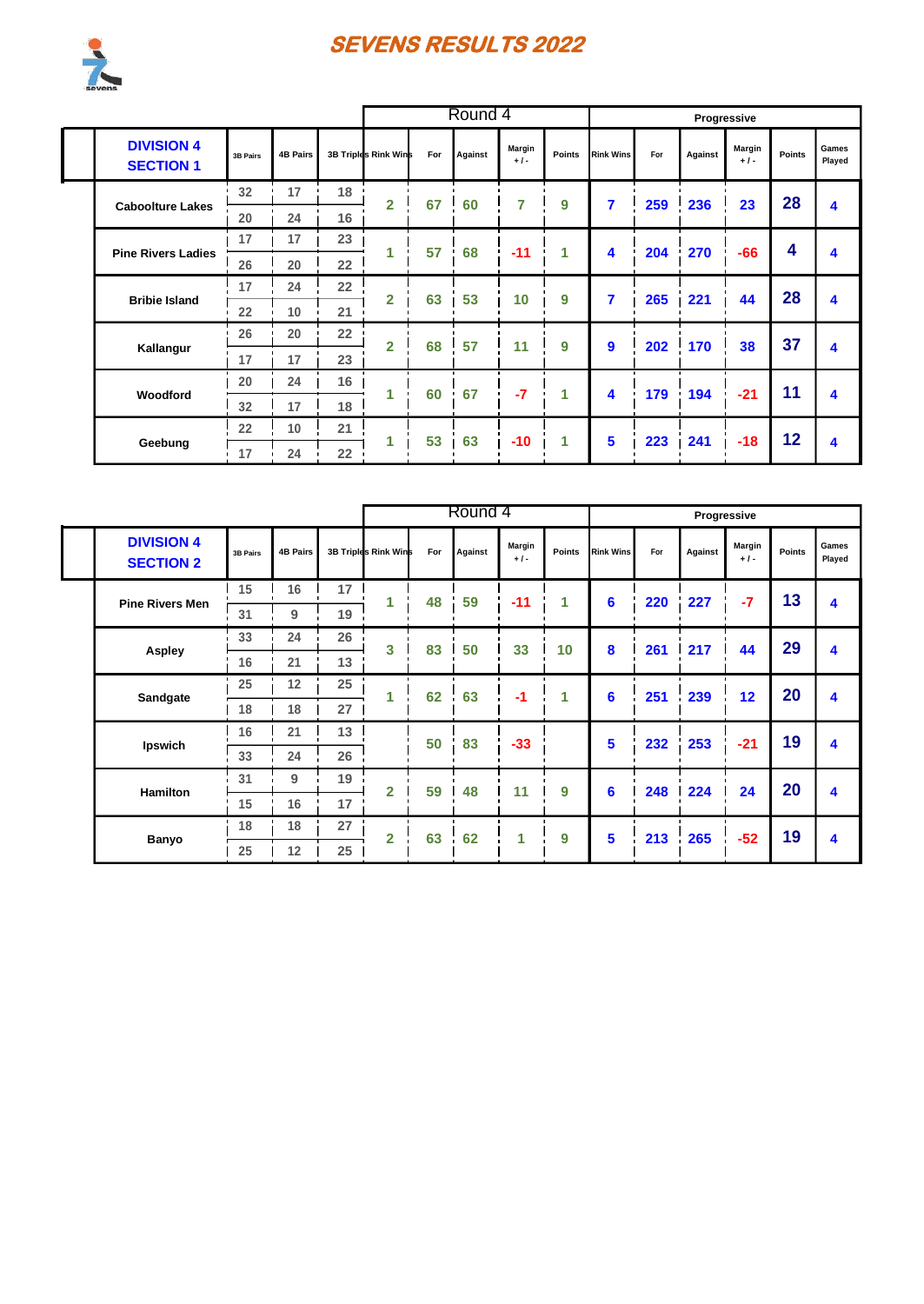

|                                       |                |                 |    |                      |     | Round 4              |                 |               |                  |     |         | Progressive     |               |                 |
|---------------------------------------|----------------|-----------------|----|----------------------|-----|----------------------|-----------------|---------------|------------------|-----|---------|-----------------|---------------|-----------------|
| <b>DIVISION 4</b><br><b>SECTION 3</b> | 3B Pairs       | <b>4B Pairs</b> |    | 3B Triples Rink Wins | For | Against              | Margin<br>$+1-$ | <b>Points</b> | <b>Rink Wins</b> | For | Against | Margin<br>$+1-$ | <b>Points</b> | Games<br>Played |
|                                       | 32             | 21              | 29 | 3                    | 82  | 45                   | 37              | 10            | 6                | 247 | 234     | 13              | 13            |                 |
| Dalby                                 | 16             | 15              | 14 |                      |     |                      |                 |               |                  |     |         |                 |               | 4               |
|                                       | 35             | 9               | 29 | $\overline{2}$       | 73  | 53                   | 20              | 9             | 6                | 239 | 234     | 5               | 27            | 4               |
| Beenleigh                             | 11             | 24              | 18 |                      |     |                      |                 |               |                  |     |         |                 |               |                 |
| Salisbury                             | 18             | 9               | 14 | $\blacksquare$       | 41  | 73<br>$\blacksquare$ | $-32$           |               | 6                | 216 | 238     | $-22$           | 20            | 4               |
|                                       | 22             | 25              | 26 |                      |     |                      |                 |               |                  |     |         |                 |               |                 |
|                                       | 11             | 24              | 18 |                      | 53  | 73                   | $-20$           | 1             | 8                | 270 | 212     | 58              | 29            | 4               |
| <b>North Ipswich</b>                  | 35             | 9               | 29 |                      |     |                      |                 |               |                  |     |         |                 |               |                 |
| Lowood                                | 16             | 15              | 14 |                      | 45  | 82                   | $-37$           |               | 1                | 186 | 301     | $-115$          | 1             | 4               |
|                                       | 32             | 21              | 29 |                      |     |                      |                 |               |                  |     |         |                 |               |                 |
|                                       | 22<br>25<br>26 | 3               | 73 | 41                   | 32  | 10                   | 9               | 270           | 209              | 61  | 30      | 4               |               |                 |
| South Toowoomba                       | 8              | 9               | 14 |                      |     |                      |                 |               |                  |     |         |                 |               |                 |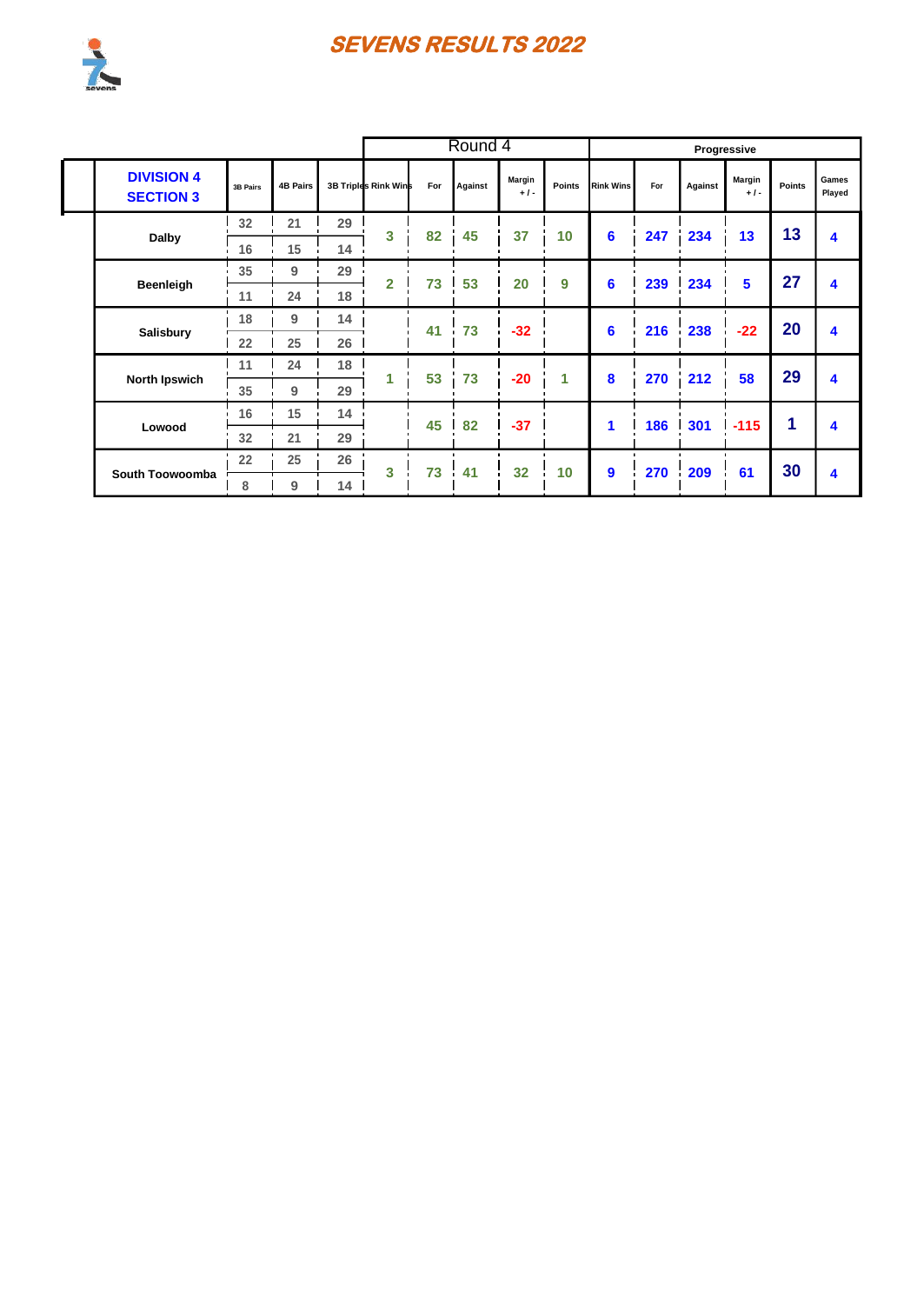

|                                      |                               |                 |    |                         |     | Round 4 |                       |                 |                  |     |         | Progressive     |               |                 |
|--------------------------------------|-------------------------------|-----------------|----|-------------------------|-----|---------|-----------------------|-----------------|------------------|-----|---------|-----------------|---------------|-----------------|
| <b>DIVISION 4</b><br><b>SECTION4</b> | 3B Pairs                      | <b>4B Pairs</b> |    | 3B Triples Rink Wins    | For | Against | <b>Margin</b><br>$+1$ | <b>Points</b>   | <b>Rink Wins</b> | For | Against | Margin<br>$+1-$ | <b>Points</b> | Games<br>Played |
|                                      | 18                            | 18              | 21 | $\overline{\mathbf{2}}$ | 57  | 48      | 9                     | 9               | 6                | 230 | 208     | 22              | 20            | 4               |
| <b>Tweed Heads</b>                   | 19                            | 15              | 14 |                         |     |         |                       |                 |                  |     |         |                 |               |                 |
| <b>Mt Gravatt</b>                    | 16                            | 18              | 13 |                         | 47  | 68      | $-21$                 |                 | 4                | 212 | 269     | $-57$           | 11            | 4               |
|                                      | 25                            | 24              | 19 |                         |     |         |                       |                 |                  |     |         |                 |               |                 |
| <b>Jindalee</b>                      | 27<br>20<br>27                | $\overline{2}$  | 74 | 55                      | 19  | 9       | 7                     | 250             | 218              | 32  | 28      | 4               |               |                 |
|                                      | 18                            | 12              | 25 |                         |     |         |                       |                 |                  |     |         |                 |               |                 |
| Carina                               | 25                            | 24              | 19 | 3                       | 68  | 47      | 21                    | 10 <sup>1</sup> | 7                | 234 | 215     | 19              | 21            | 4               |
|                                      | 16                            | 18              | 13 |                         |     |         |                       |                 |                  |     |         |                 |               |                 |
|                                      | 19                            | 15              | 14 | 1                       | 48  | 57      | $-9$                  | 1               | 5                | 215 | 251     | $-36$           | 19            | 4               |
|                                      | <b>Logan City</b><br>18<br>18 | 21              |    |                         |     |         |                       |                 |                  |     |         |                 |               |                 |
| 18<br><b>Broadbeach</b>              |                               | 12              | 25 | 1                       | 55  | 74      | $-19$                 | 1               | 7                | 246 | 226     | 20              | 21            | 4               |
|                                      | 27                            | 27              | 20 |                         |     |         |                       |                 |                  |     |         |                 |               |                 |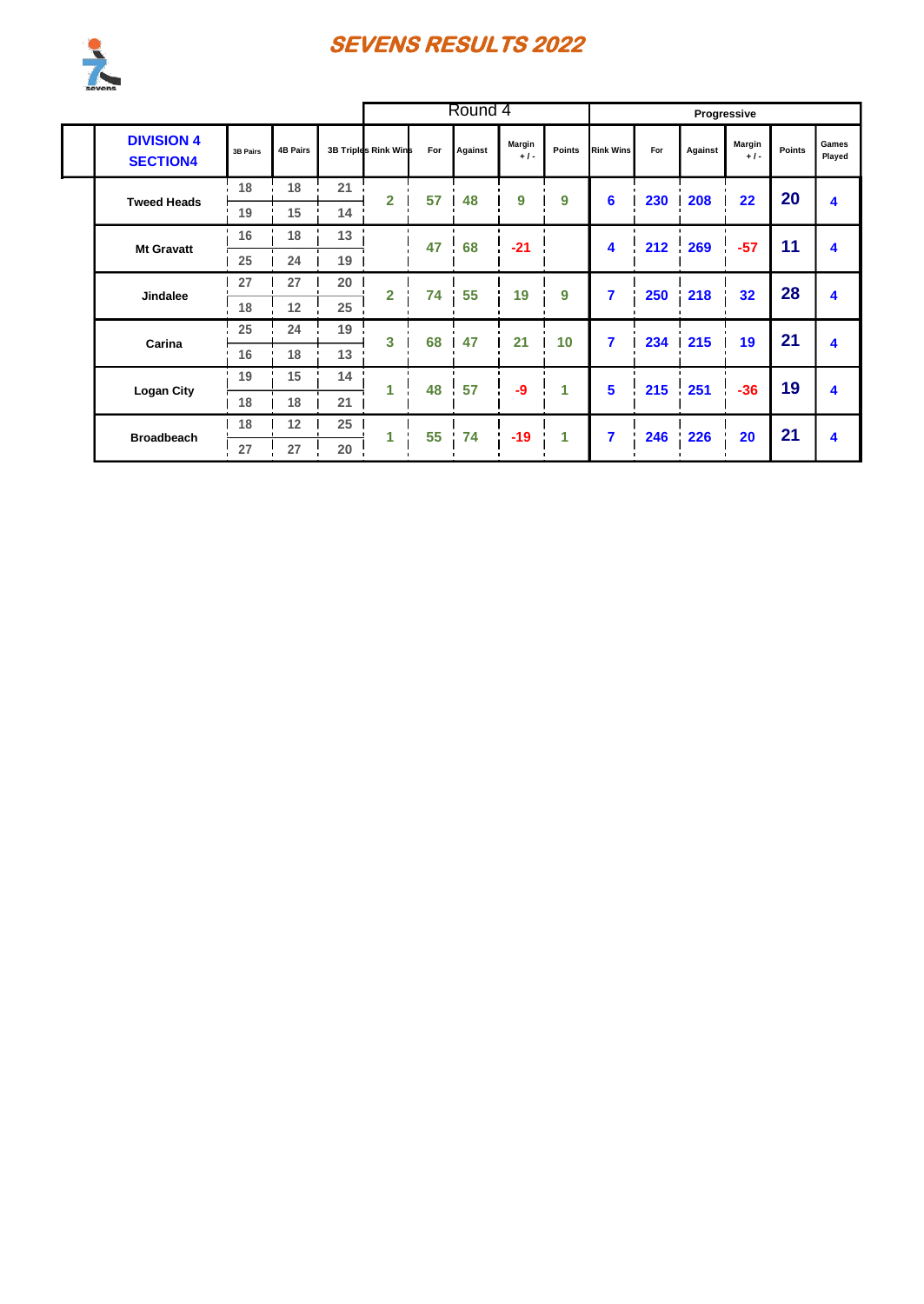|                                       |                 |                |    |                               |     | Round 4 |                 |        |                  |     |         | Progressive    |        |                 |
|---------------------------------------|-----------------|----------------|----|-------------------------------|-----|---------|-----------------|--------|------------------|-----|---------|----------------|--------|-----------------|
| <b>DIVISION 5</b><br><b>SECTION 1</b> | <b>3B Pairs</b> |                |    | 4B Pairs 3B Triples Rink Wins | For | Against | Margin<br>$+1-$ | Points | <b>Rink Wins</b> | For | Against | Margin<br>$+1$ | Points | Games<br>Played |
| <b>Northern Suburbs</b>               | 18              | 8              | 10 |                               | 36  | 98      | $-62$           |        | 3                | 200 | 314     | $-114$         | 10     | 4               |
|                                       | 27              | 30             | 41 |                               |     |         |                 |        |                  |     |         |                |        |                 |
| Sandgate                              | 11              | 29             | 17 | 1                             | 57  | 65      | $-8$            |        | 4                | 222 | 270     | $-48$          | 4      | 4               |
|                                       | 33              |                | 25 |                               |     |         |                 |        |                  |     |         |                |        |                 |
| <b>Bramble Bay</b>                    | 24              | 24             | 30 | $\overline{2}$                | 78  | 51      | 27              | 9      | 7                | 284 | 215     | 69             | 28     | 4               |
|                                       | 29              | 10             | 12 |                               |     |         |                 |        |                  |     |         |                |        |                 |
| <b>Bribie Island</b>                  | 33              | $\overline{7}$ | 25 | $\overline{2}$                | 65  | 57      | 8               | 9      | 8                | 297 | 212     | 85             | 29     | 4               |
|                                       | 11              | 29             | 17 |                               |     |         |                 |        |                  |     |         |                |        |                 |
| Geebung                               | 27              | 30             | 41 | 3                             | 98  | 36      | 62              | 10     | 8                | 259 | 240     | 19             | 29     | 4               |
|                                       | 18              | 8              | 10 |                               |     |         |                 |        |                  |     |         |                |        |                 |
| Narangba                              | 29              | 10             | 12 | 1                             | 51  | 78      | $-27$           |        | 6                | 247 | 258     | $-11$          | 20     | 4               |
|                                       | 24              | 24             | 30 |                               |     |         |                 |        |                  |     |         |                |        |                 |

|                                       |                 |          |    |                      |     | Round 4 |                |               |                  |     |         | Progressive     |               |                 |
|---------------------------------------|-----------------|----------|----|----------------------|-----|---------|----------------|---------------|------------------|-----|---------|-----------------|---------------|-----------------|
| <b>DIVISION 5</b><br><b>SECTION 2</b> | <b>3B Pairs</b> | 4B Pairs |    | 3B Triples Rink Wins | For | Against | Margin<br>$+1$ | <b>Points</b> | <b>Rink Wins</b> | For | Against | Margin<br>$+1-$ | <b>Points</b> | Games<br>Played |
| <b>Wellers Hill</b>                   | 32              | 13       | 33 | $\overline{2}$       | 78  | 50      | 28             | 9             | 9                | 267 | 202     | 65              | 37            | 4               |
|                                       | 15              | 24       | 11 |                      |     |         |                |               |                  |     |         |                 |               |                 |
| <b>Logan City</b>                     | 27              | 26       | 17 | $\overline{2}$       | 70  | 55      | 15             | 9             | 5                | 235 | 239     | -4              | 12            | 4               |
|                                       | 26              | 8        | 21 |                      |     |         |                |               |                  |     |         |                 |               |                 |
| <b>Broadbeach</b>                     | 13              | 17       | 26 |                      | 56  | 63      | $-7$           | 1             | 7                | 235 | 245     | $-10$           | 21            | 4               |
|                                       | 23              | 19       | 21 |                      |     |         |                |               |                  |     |         |                 |               |                 |
| Wynnum                                | 26              | 8        | 21 | и                    | 55  | 70      | $-15$          | 1             | 6                | 219 | 241     | $-22$           | 20            | 4               |
|                                       | 27              | 26       | 17 |                      |     |         |                |               |                  |     |         |                 |               |                 |
| Carina                                | 15              | 24       | 11 |                      | 50  | 78      | $-28$          | 1             | 3                | 214 | 292     | $-78$           | 3             | 4               |
|                                       | 32              | 13       | 33 |                      |     |         |                |               |                  |     |         |                 |               |                 |
| <b>Tweed Heads</b>                    | 23              | 19       | 21 | $\overline{2}$       | 63  | 56      | 7              | 9             | 6                | 260 | 211     | 49              | 27            | 4               |
|                                       | 13              | 17       | 26 |                      |     |         |                |               |                  |     |         |                 |               |                 |

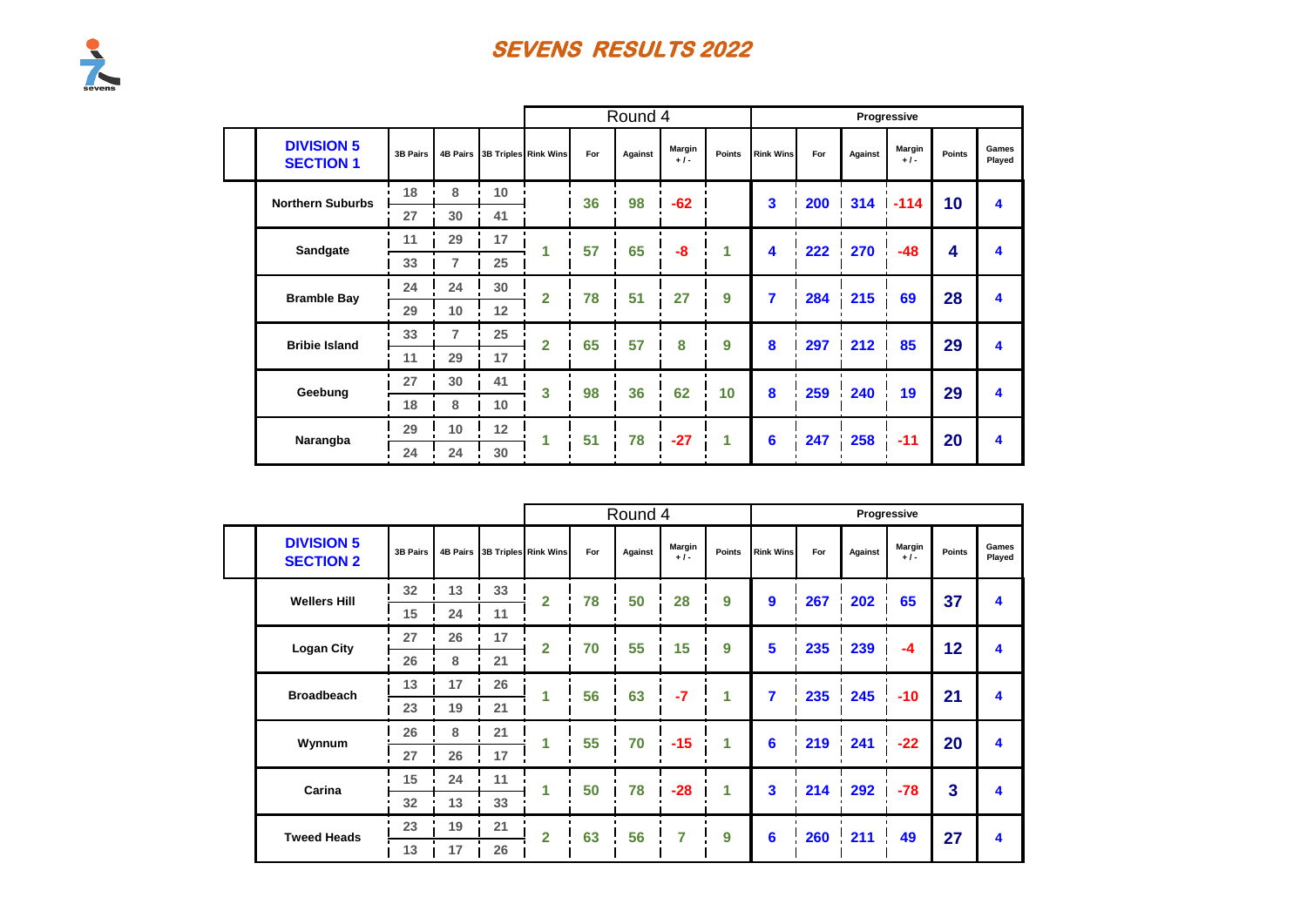

|  |                        |          |    |    |                               |     | Round 4 |                 |               |                  |     |         | Progressive     |        |                 |
|--|------------------------|----------|----|----|-------------------------------|-----|---------|-----------------|---------------|------------------|-----|---------|-----------------|--------|-----------------|
|  | <b>DIVISION 5</b><br>0 | 3B Pairs |    |    | 4B Pairs 3B Triples Rink Wins | For | Against | Margin<br>$+1-$ | <b>Points</b> | <b>Rink Wins</b> | For | Against | Margin<br>$+1-$ | Points | Games<br>Played |
|  | <b>Chermside</b>       | 22       | 10 | 16 |                               | 48  | 81      | $-33$           |               | 4                | 208 | 267     | -59             | 11     | 4               |
|  |                        | 30       | 24 | 27 |                               |     |         |                 |               |                  |     |         |                 |        |                 |
|  | Ipswich                | 14       | 14 | 12 |                               | 40  | 69      | $-29$           |               | 6                | 222 | 228     | $-6$            | 27     | 4               |
|  |                        | 24       | 15 | 30 |                               |     |         |                 |               |                  |     |         |                 |        |                 |
|  | <b>Pine Rivers</b>     | 28       | 22 | 16 | $\overline{2}$                | 66  | 54      | 12              | 9             | 4                | 216 | 255     | $-39$           | 11     | 4               |
|  |                        | 19       | 13 | 22 |                               |     |         |                 |               |                  |     |         |                 |        |                 |
|  | Kallangur              | 24       | 15 | 30 | 3                             | 69  | 40      | 29              | 10            | 8                | 266 | 186     | 80              | 29     | 4               |
|  |                        | 14       | 14 | 12 |                               |     |         |                 |               |                  |     |         |                 |        |                 |
|  |                        | 30       | 24 | 27 | 3                             | 81  | 48      | 33              | 10            | 10               | 288 | 206     | 82              | 38     | 4               |
|  | Gaythorne<br>Hamilton  | 22       | 10 | 16 |                               |     |         |                 |               |                  |     |         |                 |        |                 |
|  |                        | 19       | 13 | 22 | 1                             | 54  | 66      | $-12$           | 1             | 4                | 207 | 265     | $-58$           | 4      | 4               |
|  |                        | 28       | 22 | 16 |                               |     |         |                 |               |                  |     |         |                 |        |                 |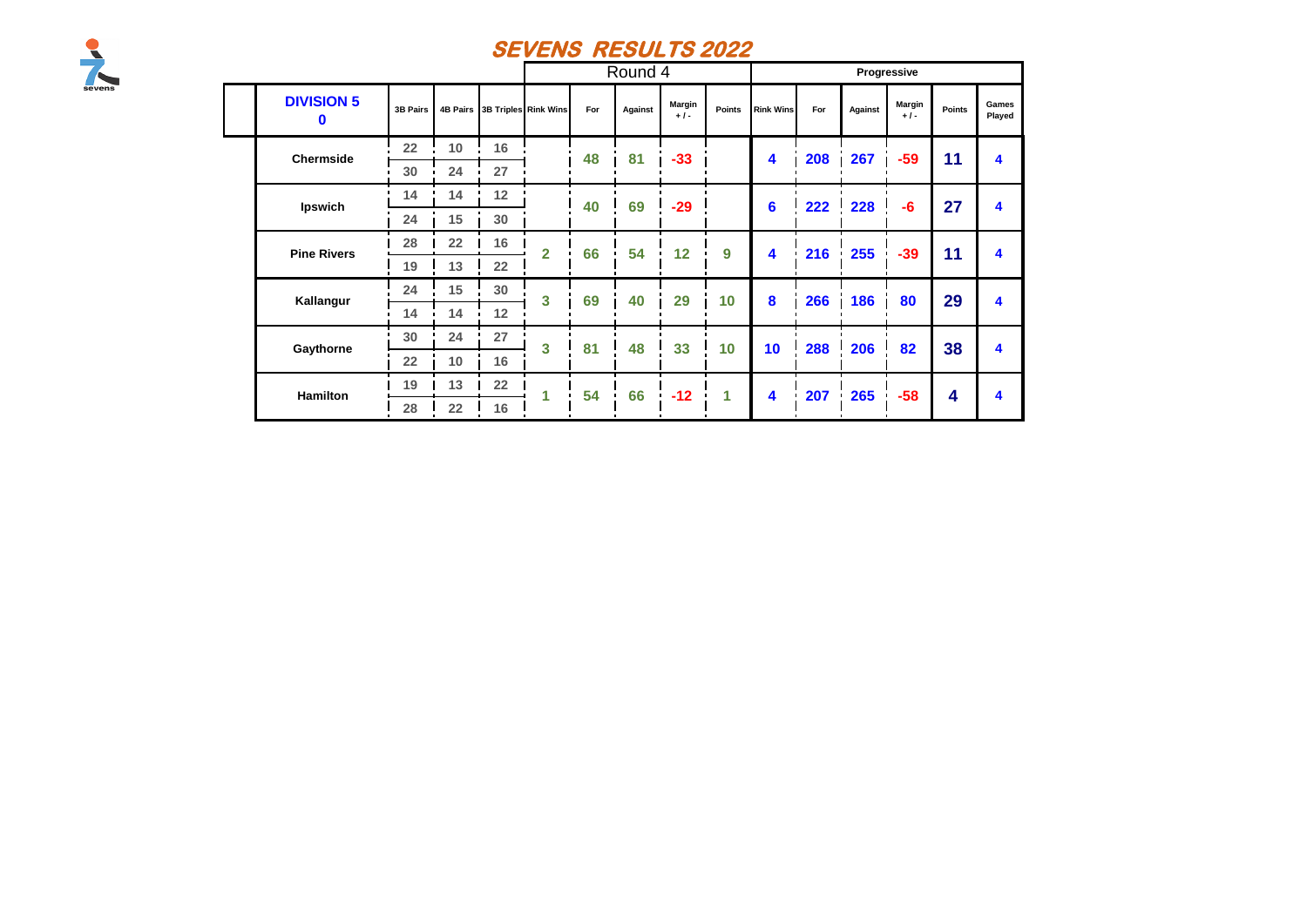|                        |          |    |                               |                |     | Round 4 |                 |               |                  |     |         | Progressive    |              |                         |
|------------------------|----------|----|-------------------------------|----------------|-----|---------|-----------------|---------------|------------------|-----|---------|----------------|--------------|-------------------------|
| <b>DIVISION 5</b><br>0 | 3B Pairs |    | 4B Pairs 3B Triples Rink Wins |                | For | Against | Margin<br>$+1-$ | <b>Points</b> | <b>Rink Wins</b> | For | Against | Margin<br>$+1$ | Points       | Games<br>Played         |
| Beenleigh              | 16       | 17 | 11                            |                | 44  | 85      | $-41$           |               | $\mathbf{2}$     | 202 | 282     | $-80$          | $\mathbf{2}$ | 4                       |
|                        | 32       | 23 | 30                            |                |     |         |                 |               |                  |     |         |                |              |                         |
| Canungra               | 15       | 24 | 19                            |                | 58  | 74      | $-16$           | 1             | 9                | 297 | 228     | 69             | 30           | $\overline{\mathbf{4}}$ |
|                        | 33       | 11 | 30                            |                |     |         |                 |               |                  |     |         |                |              |                         |
| <b>Pardise Point</b>   | 33       | 19 | 29                            | $\overline{2}$ | 81  | 50      | 31              | 9             | 3                | 213 | 276     | $-63$          | 10           | $\overline{\mathbf{4}}$ |
|                        | 15       | 22 | 13                            |                |     |         |                 |               |                  |     |         |                |              |                         |
| <b>Russell Island</b>  | 33       | 11 | 30                            | $\mathbf{2}$   | 74  | 58      | 16              | 9             | 10               | 279 | 204     | 75             | 38           | $\overline{\mathbf{4}}$ |
|                        | 15       | 24 | 19                            |                |     |         |                 |               |                  |     |         |                |              |                         |
| Manly                  | 32       | 23 | 30                            | 3              | 85  | 44      | 41              | 10            | $\mathbf{9}$     | 294 | 189     | 105            | 30           | $\overline{\mathbf{4}}$ |
|                        | 16       | 17 | 11                            |                |     |         |                 |               |                  |     |         |                |              |                         |
| Coorparoo              | 15       | 22 | 13                            |                | 50  | 81      | $-31$           | 1             | 3                | 205 | 311     | $-106$         | 10           | 4                       |
|                        | 33       | 19 | 29                            |                |     |         |                 |               |                  |     |         |                |              |                         |

|                        |          |    |    |                               |     | Round 4 |                 |                 |                  |     |         | Progressive     |        |                 |
|------------------------|----------|----|----|-------------------------------|-----|---------|-----------------|-----------------|------------------|-----|---------|-----------------|--------|-----------------|
| <b>DIVISION 5</b><br>0 | 3B Pairs |    |    | 4B Pairs 3B Triples Rink Wins | For | Against | Margin<br>$+1-$ | Points          | <b>Rink Wins</b> | For | Against | Margin<br>$+1-$ | Points | Games<br>Played |
| Dalby                  | 11       | 9  | 15 |                               | 35  | 88      | $-53$           |                 | $\mathbf{9}$     | 278 | 209     | 69              | 30     | 4               |
|                        | 39       | 18 | 31 |                               |     |         |                 |                 |                  |     |         |                 |        |                 |
| <b>West Toowoomba</b>  | 13       | 8  | 10 |                               | 31  | 98      | $-67$           |                 |                  | 176 | 303     | $-127$          | 1      | 4               |
|                        | 38       | 30 | 30 |                               |     |         |                 |                 |                  |     |         |                 |        |                 |
| <b>Salisbury</b>       | 24       | 16 | 28 | 1                             | 68  | 57      | 11              | 4               | 6                | 234 | 234     |                 | 20     | 4               |
|                        | 7        | 19 | 31 |                               |     |         |                 |                 |                  |     |         |                 |        |                 |
| <b>North Toowoomba</b> | 38       | 30 | 30 | 3                             | 98  | 31      | 67              | 10 <sup>1</sup> | 6                | 255 | 224     | 31              | 20     | 4               |
|                        | 13       | 8  | 10 |                               |     |         |                 |                 |                  |     |         |                 |        |                 |
| Laidley                | 39       | 18 | 31 | 3                             | 88  | 35      | 53              | 10              | 6                | 251 | 214     | 37              | 20     | 4               |
|                        | 11       | 9  | 15 |                               |     |         |                 |                 |                  |     |         |                 |        |                 |
| Rosewood               | 7        | 19 | 31 | $\overline{2}$                | 57  | 68      | $-11$           | 9               | 8                | 234 | 244     | $-10$           | 29     | 4               |
|                        | 24       | 16 | 28 |                               |     |         |                 |                 |                  |     |         |                 |        |                 |

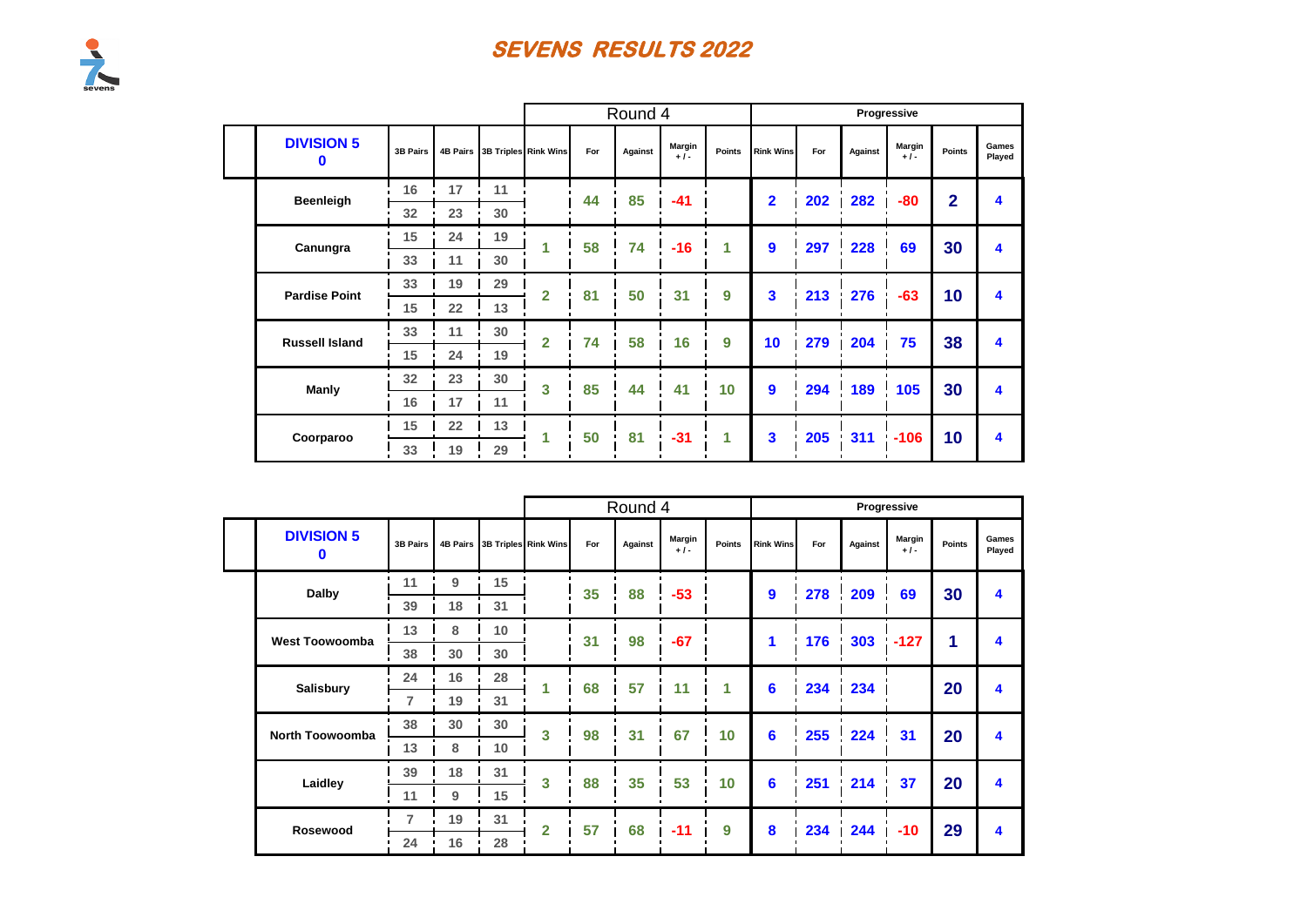|                                       |          |    |    |                               |     | Round 4 |                 |        |                  |     |                     | Progressive     |                |                 |
|---------------------------------------|----------|----|----|-------------------------------|-----|---------|-----------------|--------|------------------|-----|---------------------|-----------------|----------------|-----------------|
| <b>DIVISION 6</b><br><b>SECTION 1</b> | 3B Pairs |    |    | 4B Pairs 3B Triples Rink Wins | For | Against | Margin<br>$+1-$ | Points | <b>Rink Wins</b> | For | Against             | Margin<br>$+1-$ | Points         | Games<br>Played |
| Yeronga                               | 18       | 8  | 13 |                               | 39  | 72      | $-33$           |        | 4                | 207 | 274                 | $-67$           | 11             | 4               |
|                                       | 24       | 19 | 29 |                               |     |         |                 |        |                  |     |                     |                 |                |                 |
| <b>Mt Gravatt</b>                     | 28       | 29 | 25 | 3                             | 82  | 45      | 37              | 10     | 10               | 330 | 188<br>$\mathbf{r}$ | 142             | 38             | 4               |
|                                       | 17       | 13 | 15 |                               |     |         |                 |        |                  |     |                     |                 |                |                 |
| Carina                                | 13       | 13 | 14 |                               | 40  | 69      | $-29$           |        | $\overline{2}$   | 192 | 271                 | $-79$           | $\overline{2}$ | 4               |
|                                       | 25       | 24 | 20 |                               |     |         |                 |        |                  |     |                     |                 |                |                 |
| Kallangur                             | 17       | 13 | 15 |                               | 45  | 82      | $-37$           |        | 6                | 209 | 241                 | $-32$           | 27             | 4               |
|                                       | 28       | 29 | 25 |                               |     |         |                 |        |                  |     |                     |                 |                |                 |
| <b>Pine Rivers</b>                    | 24       | 19 | 29 | 3                             | 72  | 39      | 33              | 10     | $\mathbf{9}$     | 265 | 184                 | 81              | 30             | 4               |
|                                       | 18       | 8  | 13 |                               |     |         |                 |        |                  |     |                     |                 |                |                 |
| <b>Jindalee</b>                       | 25       | 24 | 20 | 3                             | 69  | 40      | 29              | 10     | 5                | 221 | 266                 | $-45$           | 12             | 4               |
|                                       | 13       | 13 | 14 |                               |     |         |                 |        |                  |     |                     |                 |                |                 |

|                                       |          |                   |                               |                |     | Round 4 |                |               |                  |     |         | Progressive     |        |                 |
|---------------------------------------|----------|-------------------|-------------------------------|----------------|-----|---------|----------------|---------------|------------------|-----|---------|-----------------|--------|-----------------|
| <b>DIVISION 6</b><br><b>SECTION 2</b> | 3B Pairs |                   | 4B Pairs 3B Triples Rink Wins |                | For | Against | Margin<br>$+1$ | <b>Points</b> | <b>Rink Wins</b> | For | Against | Margin<br>$+1-$ | Points | Games<br>Played |
| <b>Bramble Bay</b>                    | 13       | 12 <sub>2</sub>   | 17                            |                | 42  | 63      | $-21$          |               | 4                | 206 |         |                 | 11     | 4               |
|                                       | 21       | 18                | 24                            |                |     |         |                |               |                  |     | 243     | $-37$           |        |                 |
| Woodford                              | 30       | $12 \overline{ }$ | 24                            | $\overline{2}$ | 66  | 42      | 24             | 9             | 3                | 199 | 269     | $-70$           | 10     | 4               |
|                                       | 12       | 17                | 13                            |                |     |         |                |               |                  |     |         |                 |        |                 |
| <b>Bribie Island</b>                  | 24       | 7                 | 29                            | $\overline{2}$ | 60  | 64      | $-4$           | 9             | 8                | 264 | 221     | 43              | 29     | 4               |
|                                       | 19       | 25                | 20                            |                |     |         |                |               |                  |     |         |                 |        |                 |
| Narangba                              | 12       | 17                | 13                            | 1              | 42  | 66      | $-24$          | 1             | 3                | 194 | 273     | $-79$           | 10     | 4               |
|                                       | 30       | 12                | 24                            |                |     |         |                |               |                  |     |         |                 |        |                 |
| <b>Brighton</b>                       | 21       | 18                | 24                            | 3              | 63  | 42      | 21             | 10            | 12               | 274 | 184     | 90              | 40     | 4               |
|                                       | 13       | 12                | 17                            |                |     |         |                |               |                  |     |         |                 |        |                 |
| <b>Kilcoy</b>                         | 19       | 25                | 20                            | 1              | 64  | 60      | 4              | 1             | 6                | 264 | 211     | 53              | 20     | 4               |
|                                       | 24       | 7                 | 29                            |                |     |         |                |               |                  |     |         |                 |        |                 |

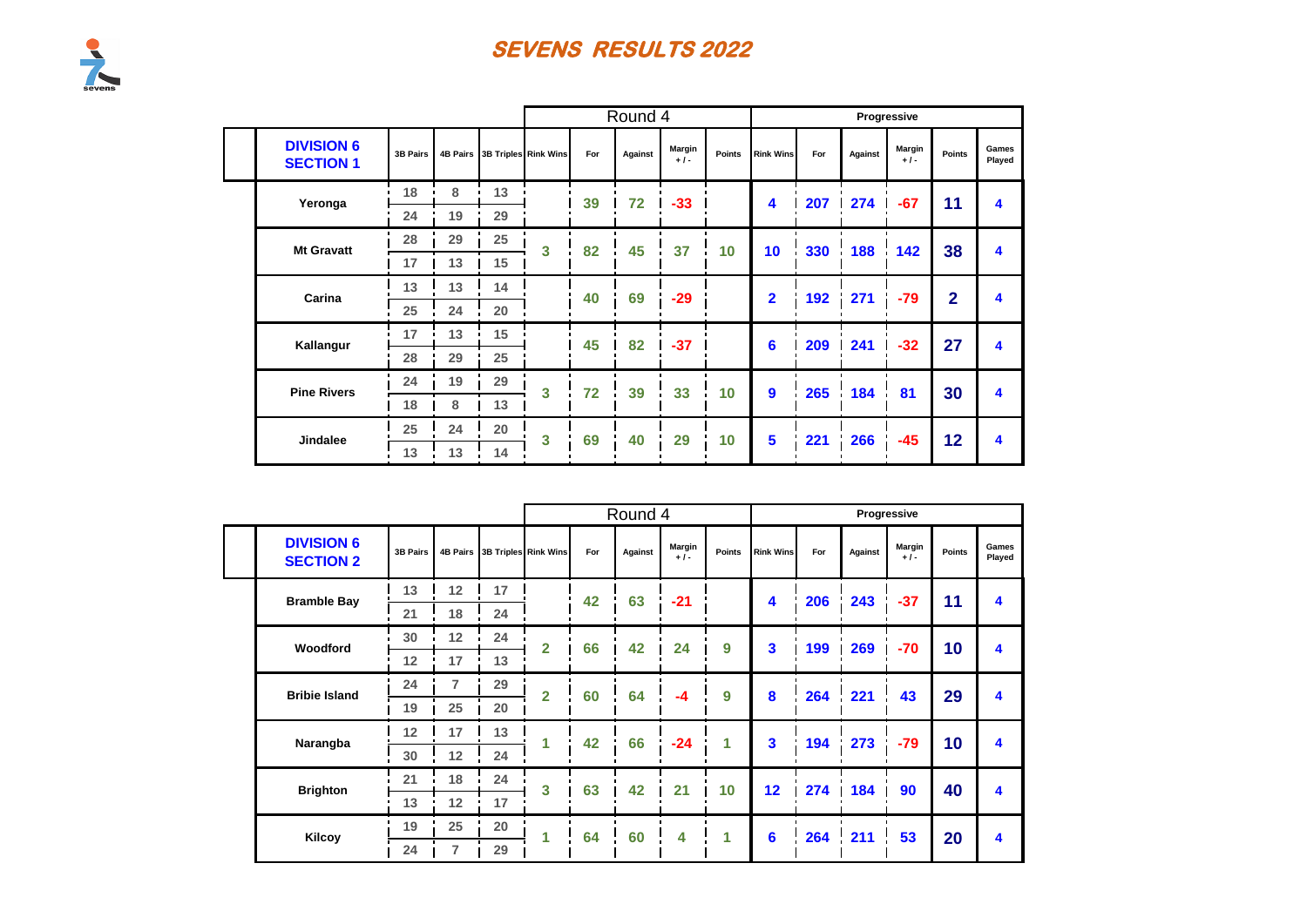

|                                  |          |    |    |                               |     | Round 4 |                       |                  |                  |     |         | Progressive     |        |                      |
|----------------------------------|----------|----|----|-------------------------------|-----|---------|-----------------------|------------------|------------------|-----|---------|-----------------|--------|----------------------|
| <b>DIVISION 6</b><br>$\mathbf 0$ | 3B Pairs |    |    | 4B Pairs 3B Triples Rink Wins | For | Against | <b>Margin</b><br>$+1$ | Points           | <b>Rink Wins</b> | For | Against | Margin<br>$+1-$ | Points | Games<br>Played      |
| Chermside                        | 19       | 14 | 31 | 1                             | 64  | 57      | 7                     | 1                | 7                | 190 | 165     | 25              | 28     | 4                    |
|                                  | 20       | 19 | 18 |                               |     |         |                       |                  |                  |     |         |                 |        |                      |
| <b>Bye</b>                       |          |    |    |                               |     |         |                       |                  |                  |     |         |                 |        |                      |
| Geebung                          | 20       | 25 | 32 | $\overline{2}$                | 77  | 45      | 32                    | $\boldsymbol{9}$ | $\overline{7}$   | 201 | 173     | 28              | 28     | 4                    |
|                                  | 25       | 11 | 9  |                               |     |         |                       |                  |                  |     |         |                 |        |                      |
| <b>Pine Rivers Ladies</b>        |          |    |    | $\overline{2}$                | 20  |         | 20                    | 9                | $6\phantom{1}6$  | 211 | 164     | 47              | 20     | 4                    |
| <b>Hamilton</b>                  | 20       | 19 | 18 | $\overline{2}$                | 57  | 64      | $-7$                  | 9                | $\overline{7}$   | 238 | 229     | 9               | 28     | 4                    |
|                                  | 19       | 14 | 31 |                               |     |         |                       |                  |                  |     |         |                 |        |                      |
| Sandgate                         | 25       | 11 | 9  | 1                             | 45  | 77      | $-32$                 | 1                | $5\phantom{1}$   | 159 | 210     | $-51$           | 12     | $\blacktriangleleft$ |
|                                  | 20       | 25 | 32 |                               |     |         |                       |                  |                  |     |         |                 |        |                      |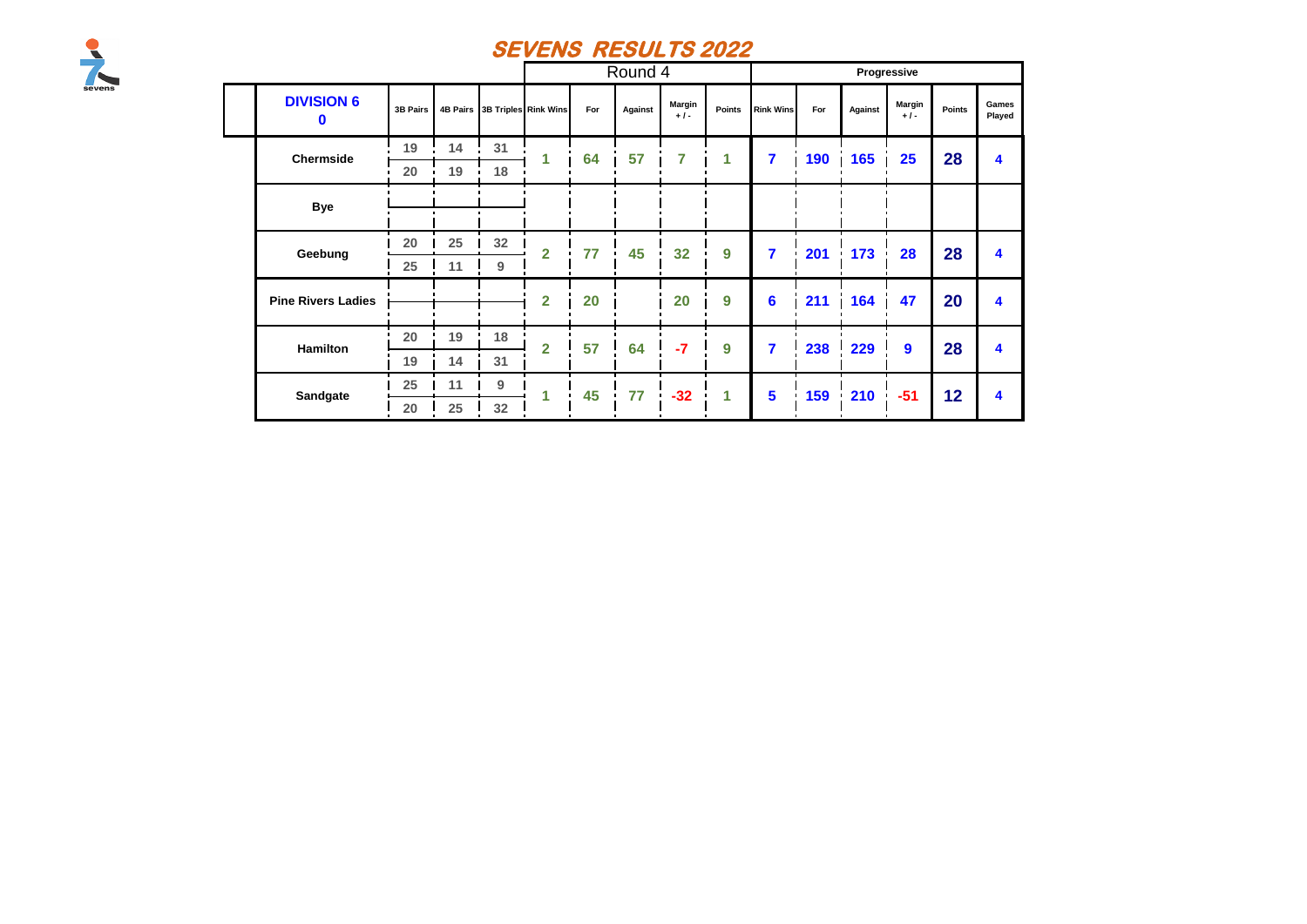|                             |          |                 |    |                               |     | Round 4 |                |        |                  |     |         | Progressive     |        |                  |
|-----------------------------|----------|-----------------|----|-------------------------------|-----|---------|----------------|--------|------------------|-----|---------|-----------------|--------|------------------|
| <b>DIVISION 6</b><br>0      | 3B Pairs |                 |    | 4B Pairs 3B Triples Rink Wins | For | Against | Margin<br>$+1$ | Points | <b>Rink Wins</b> | For | Against | Margin<br>$+1-$ | Points | Games<br>Played  |
| Ipswich                     | 18       | 13              | 17 |                               | 48  | 67      | $-19$          |        | 4                | 220 | 242     | $-22$           | 18     | $\boldsymbol{4}$ |
|                             | 21       | 16              | 30 |                               |     |         |                |        |                  |     |         |                 |        |                  |
| South Toowoomba             | 31       | 12              | 34 | $\overline{2}$                | 77  | 66      | 11             | 9      | 8                | 260 | 247     | 13              | 29     | 4                |
|                             | 23       | 22              | 21 |                               |     |         |                |        |                  |     |         |                 |        |                  |
| <b>Tarragindi/Salisbury</b> | 24       | 23              | 18 | $\overline{2}$                | 65  | 61      | 4              | 9      | 5                | 250 | 240     | 10              | 19     | 4                |
|                             | 18       | 21              | 22 |                               |     |         |                |        |                  |     |         |                 |        |                  |
| <b>Windsor Ladies</b>       | 23       | 22              | 21 | 1                             | 66  | 77      | $-11$          | 1      | 6                | 219 | 258     | $-39$           | 13     | $\boldsymbol{4}$ |
|                             | 31       | 12 <sup>2</sup> | 34 |                               |     |         |                |        |                  |     |         |                 |        |                  |
| <b>North Ipswich</b>        | 21       | 16              | 30 | 3                             | 67  | 48      | 19             | 10     | 8                | 245 | 206     | 39              | 29     | $\boldsymbol{4}$ |
|                             | 18       | 13              | 17 |                               |     |         |                |        |                  |     |         |                 |        |                  |
| <b>Salisbury</b>            | 18       | 21              | 22 | ч                             | 61  | 65      | $-4$           | 1      | 5                | 246 | 247     | -1              | 12     | $\boldsymbol{4}$ |
|                             | 24       | 23              | 18 |                               |     |         |                |        |                  |     |         |                 |        |                  |

|                           |                 |                 |                      |                |     | Round 4 |                |        |                  |     | Progressive |                |        |                 |
|---------------------------|-----------------|-----------------|----------------------|----------------|-----|---------|----------------|--------|------------------|-----|-------------|----------------|--------|-----------------|
| <b>DIVISION 6</b><br>O    | <b>3B Pairs</b> | <b>4B Pairs</b> | 3B Triples Rink Wins |                | For | Against | Margin<br>$+1$ | Points | <b>Rink Wins</b> | For | Against     | Margin<br>$+1$ | Points | Games<br>Played |
| <b>McKenzie Park</b>      | 18              | 16              | 20                   |                | 54  | 58      | $-4$           | 1      | 10               | 308 | 190         | 118            | 31     | 4               |
|                           | 23              | 20              | 15                   |                |     |         |                |        |                  |     |             |                |        |                 |
| <b>Logan City</b>         | 22              | 23              | 17                   | $\overline{2}$ | 62  | 60      | $\overline{2}$ | 9      | 3                | 190 | 291         | $-101$         | 10     | 4               |
|                           | 20              | 18              | 22                   |                |     |         |                |        |                  |     |             |                |        |                 |
| <b>Paradise Point</b>     | 17              | 16              | 14                   | 1              | 47  | 69      | $-22$          | 1      | 4                | 202 | 264         | $-62$          | 11     | 4               |
|                           | 24              | 11              | 34                   |                |     |         |                |        |                  |     |             |                |        |                 |
| <b>Burleigh Heads</b>     | 20              | 18              | 22                   | 1              | 60  | 62      | $-2$           | 1      | 5                | 216 | 245         | $-29$          | 12     | 4               |
|                           | 22              | 23              | 17                   |                |     |         |                |        |                  |     |             |                |        |                 |
| <b>Tamborine Mountain</b> | 23              | 20              | 15                   | $\overline{2}$ | 58  | 54      | 4              | 9      | 7                | 246 | 215         | 31             | 28     | 4               |
|                           | 18              | 16              | 20                   |                |     |         |                |        |                  |     |             |                |        |                 |
| <b>Tweed Heads</b>        | 24              | 11              | 34                   | $\overline{2}$ | 69  | 47      | 22             | 9      | 7                | 261 | 218         | 43             | 28     | 4               |
|                           | 17              | 16              | 14                   |                |     |         |                |        |                  |     |             |                |        |                 |

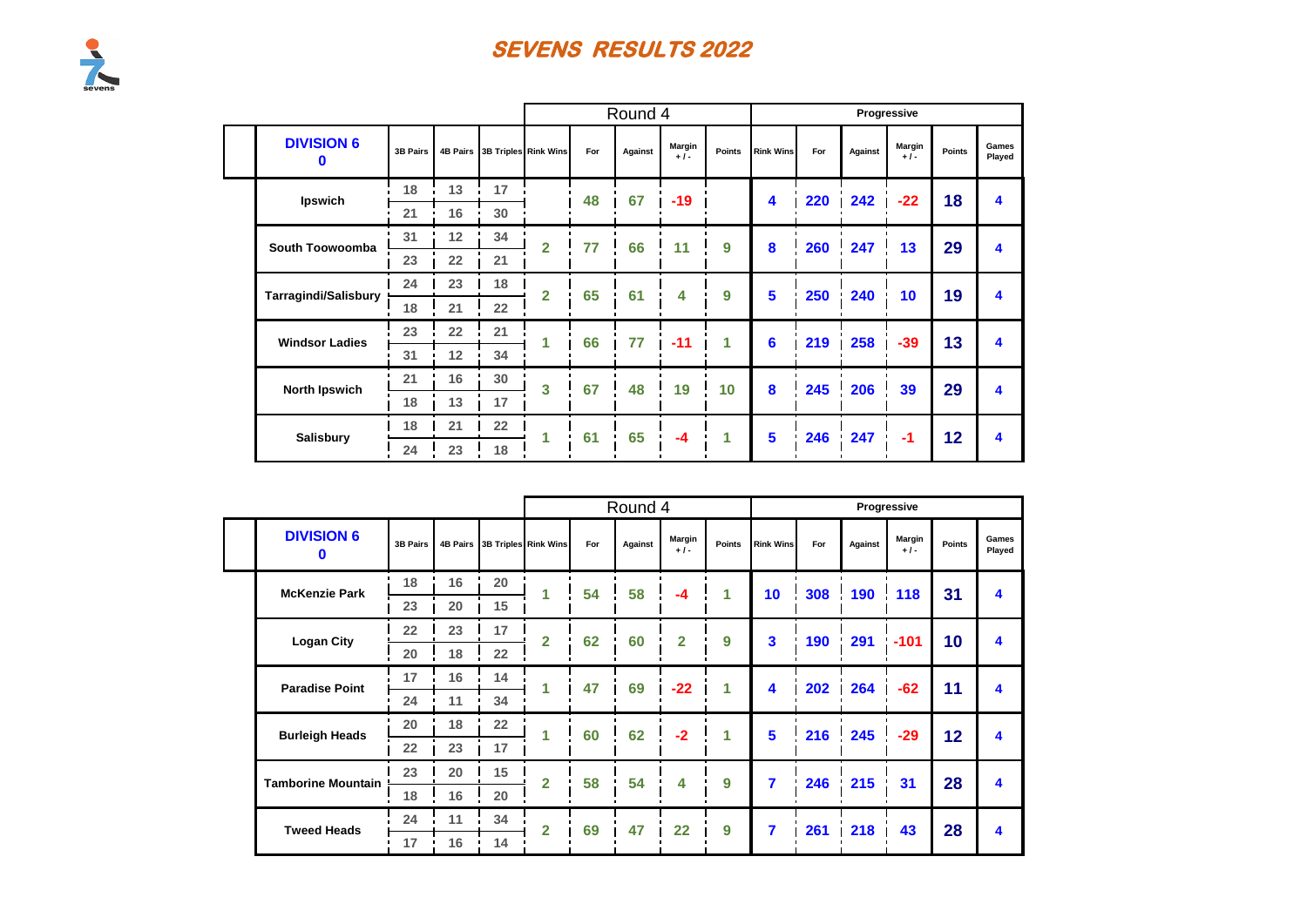

|                                  |                 |    |         |                               |     | Round 4 |                |        |                  |     |         | Progressive            |        |                 |
|----------------------------------|-----------------|----|---------|-------------------------------|-----|---------|----------------|--------|------------------|-----|---------|------------------------|--------|-----------------|
| <b>DIVISION 6</b><br>$\mathbf 0$ | <b>3B Pairs</b> |    |         | 4B Pairs 3B Triples Rink Wins | For | Against | Margin<br>$+1$ | Points | <b>Rink Wins</b> | For | Against | <b>Margin</b><br>$+1-$ | Points | Games<br>Played |
| <b>North Toowoomba</b>           | 16              | 17 | 36      | 1                             | 69  | 49      | 20             | 1      | $\boldsymbol{9}$ | 254 | 160     | 94                     | 30     | 4               |
|                                  | 20              | 23 | 6       |                               |     |         |                |        |                  |     |         |                        |        |                 |
| <b>Drayton</b>                   |                 |    |         | $\overline{2}$                | 37  |         | 37             | 9      | 4                | 209 | 209     |                        | 18     | 4               |
| Tannymorel                       | 44              | 28 | 23      | $\mathbf{3}$                  | 95  | 41      | 54             | 10     | $\boldsymbol{9}$ | 241 | 140     | 101                    | 30     | 4               |
|                                  | 15              | 11 | 15      |                               |     |         |                |        |                  |     |         |                        |        |                 |
| <b>Bye</b>                       |                 |    |         |                               |     |         |                |        |                  |     |         |                        |        |                 |
| Toowoomba                        | 20              | 23 | $\bf 6$ | $\overline{2}$                | 49  | 69      | $-20$          | 9      | 6                | 164 | 205     | $-41$                  | 27     | 4               |
|                                  | 16              | 17 | 36      |                               |     |         |                |        |                  |     |         |                        |        |                 |
| South Toowoomba                  | 15              | 11 | 15      |                               | 41  | 95      | $-54$          |        | 4                | 215 | 280     | $-65$                  | 11     | 4               |
|                                  | 44              | 28 | 23      |                               |     |         |                |        |                  |     |         |                        |        |                 |